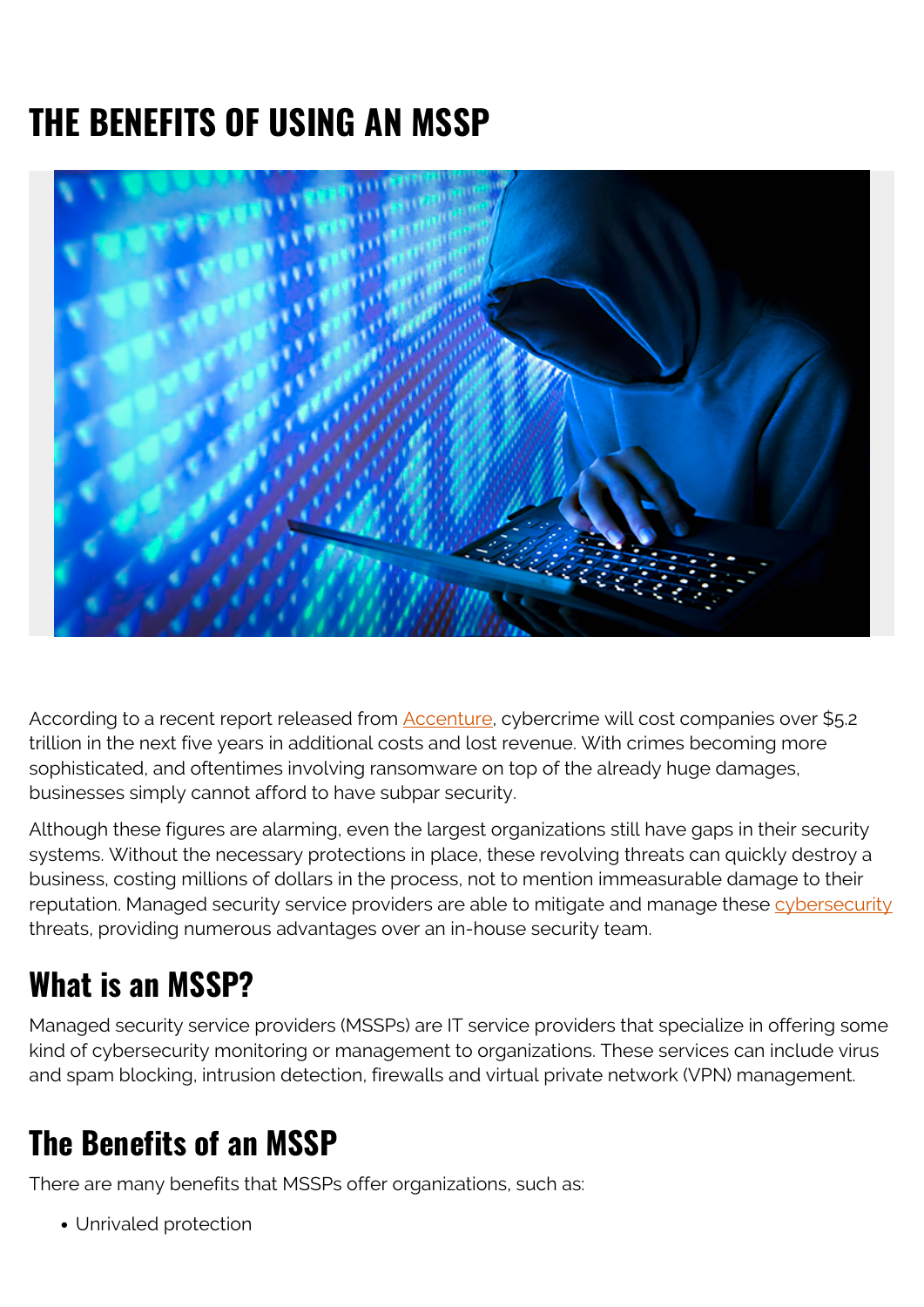- Constant monitoring
- Security experts
- Customized solutions
- Reliable support
- Cost savings

## **Unrivaled Protection**

One of the biggest benefits that MSSPs offer is their unrivaled protection. Most MSSPs have leading edge, advanced solutions that utilize the most up-to-date technologies available on the market, including AI, machine learning, and dark web threat intelligence. Given the fact that most MSSPs have operations around the world, this gives them distinct insights into the global threat landscape. By being constantly updated with the latest cybersecurity threats, these providers specialize in early threat detection and protection.

# **Constant monitoring**

MSSPs offer continuous monitoring and oversight, 24 hours a day, 7 days a week, 365 days a year. For companies that choose to handle security in-house, this level of constant monitoring requires a large investment in technology and manpower, with multiple IT professionals full-time around-theclock. MSSPs ensure that systems are always being watched, no matter the time of day or night.

## **Security Experts**

While most admins know that security is a shared responsibility with their cloud provider, they oftentimes aren't completely sure of what AWS takes care of and what security controls are their own responsibility to tackle. With MSSPs, there is no doubt. You can rest assured that they are experts in working with AWS as well as necessary advanced security measures. These professionals are experts in their field and specialize in managing risk, implementing controls, and developing customized security strategies for each individual company.

## **Customized Solutions**

With all of the industry standards and regulations, security has truly become a full-time business. Whether you deal with personal health information, financial data, or other types of confidential information, it is vital that you are aware of and follow all regulatory requirements. MSSPs have dedicated staff that make sure your company meets compliance on all necessary regulations, along with mitigating risks and maintaining security.

#### **Reliable Support**

For a majority of organizations big and small, there are simply too many day-to-day responsibilities to add one more thing on top of them. By partnering with an MSSP, employees can stay focused on the core mission and goals of the company. With reliable support taken care of, executives are better able to engage employees, deliver value, and better serve customers.